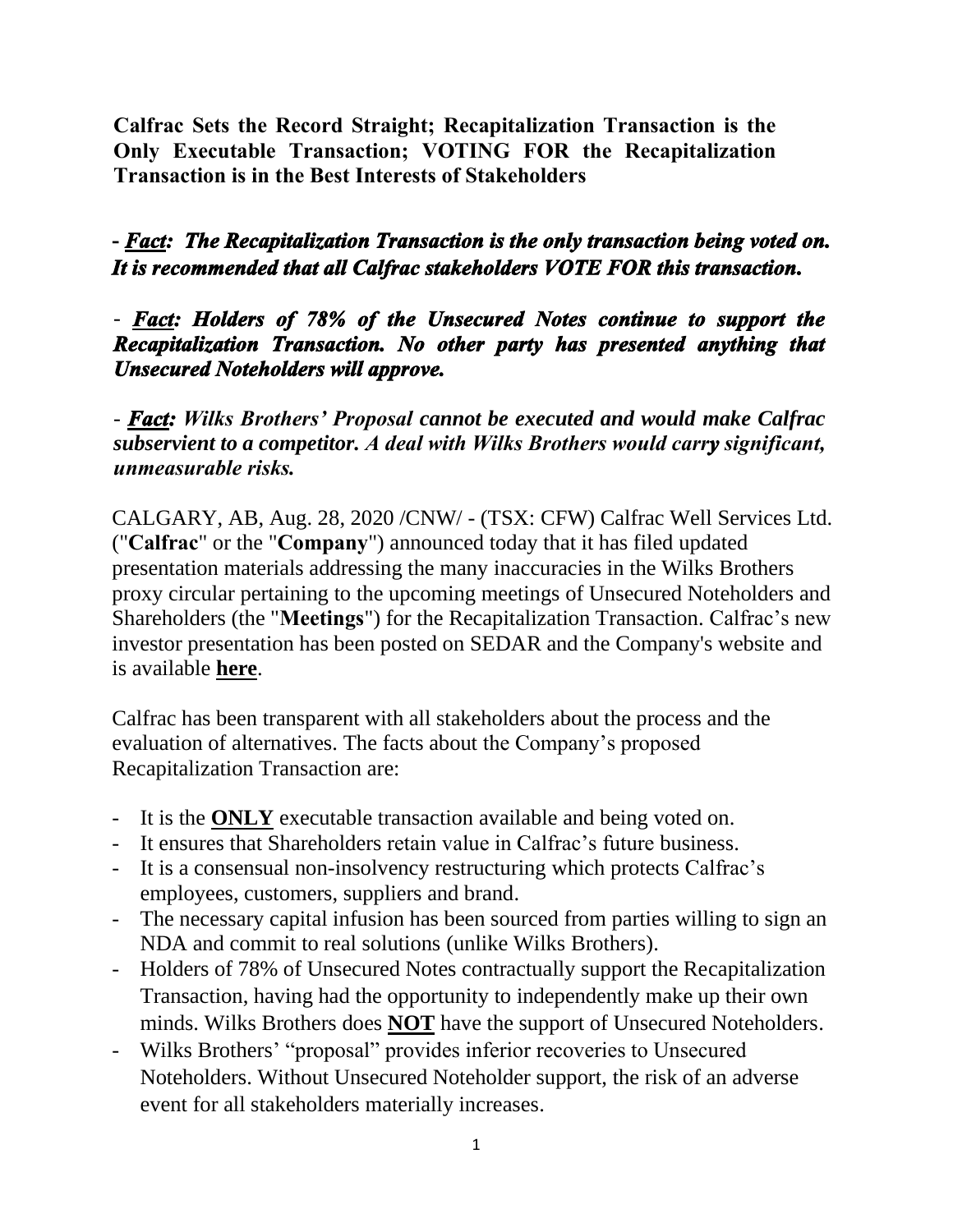- Wilks Brothers persists with aggressive legal maneuvers to put Calfrac into insolvency while simultaneously claiming to care about the future of Calfrac.
- Wilks Brothers is seeking to own over 63% of Calfrac's equity in a no-premium change of control at historically low values.
- Wilks Brothers owns 100% of a direct competitor (ProFrac). This would diminish future business opportunities for Calfrac, in particular, Calfrac's ability to pursue a premium value transaction at a better time in the cycle.
- G2S2 Capital and MATCO act entirely independently and at arm's length adding together their holdings to invent a control position is simply wrong.
- Wilks Brothers' "proposal" is **NOT** a "Superior Proposal", as determined by Independent Directors on the Special Committee of the Board of Directors.

## **Inaccurate Wilks Brothers' Statements**

- − **Characterization of the Recapitalization Transaction:** Wilks Brothers seeks to portray Calfrac's Recapitalization Transaction as an inappropriate transaction with certain Unsecured Noteholders and MATCO. The Recapitalization Transaction is the result of arms-length negotiations, to which Wilks Brothers was invited, but declined. The Unsecured Noteholders are an entire creditor class, that predated this transaction. The fact that 78% of this credit class has independently agreed to support the Recapitalization Transaction is evidence of very broad support, and not of narrow interests.
- − **Illusory Availability of an Alternative Proposal:** There is no certainty that Wilks Brothers' alternative proposal will ever see the light of day. If Shareholders were to vote down the Recapitalization Transaction, the credit hierarchy and legal processes would still apply, each of which require the approval of Unsecured Noteholders. There are many legal, regulatory and business uncertainties about what would happen next, in such an adverse circumstance. If Shareholders do not vote for the Recapitalization Transaction, they would be running the very real risk of a more adverse outcome.
- − Calfrac corrects a series of additional inaccuracies from Wilks Brothers in its new investor presentation referred to **above**.

## **Clear Benefits of Calfrac's Recapitalization Transaction**

The Recapitalization Transaction provides the following clear benefits to stakeholders: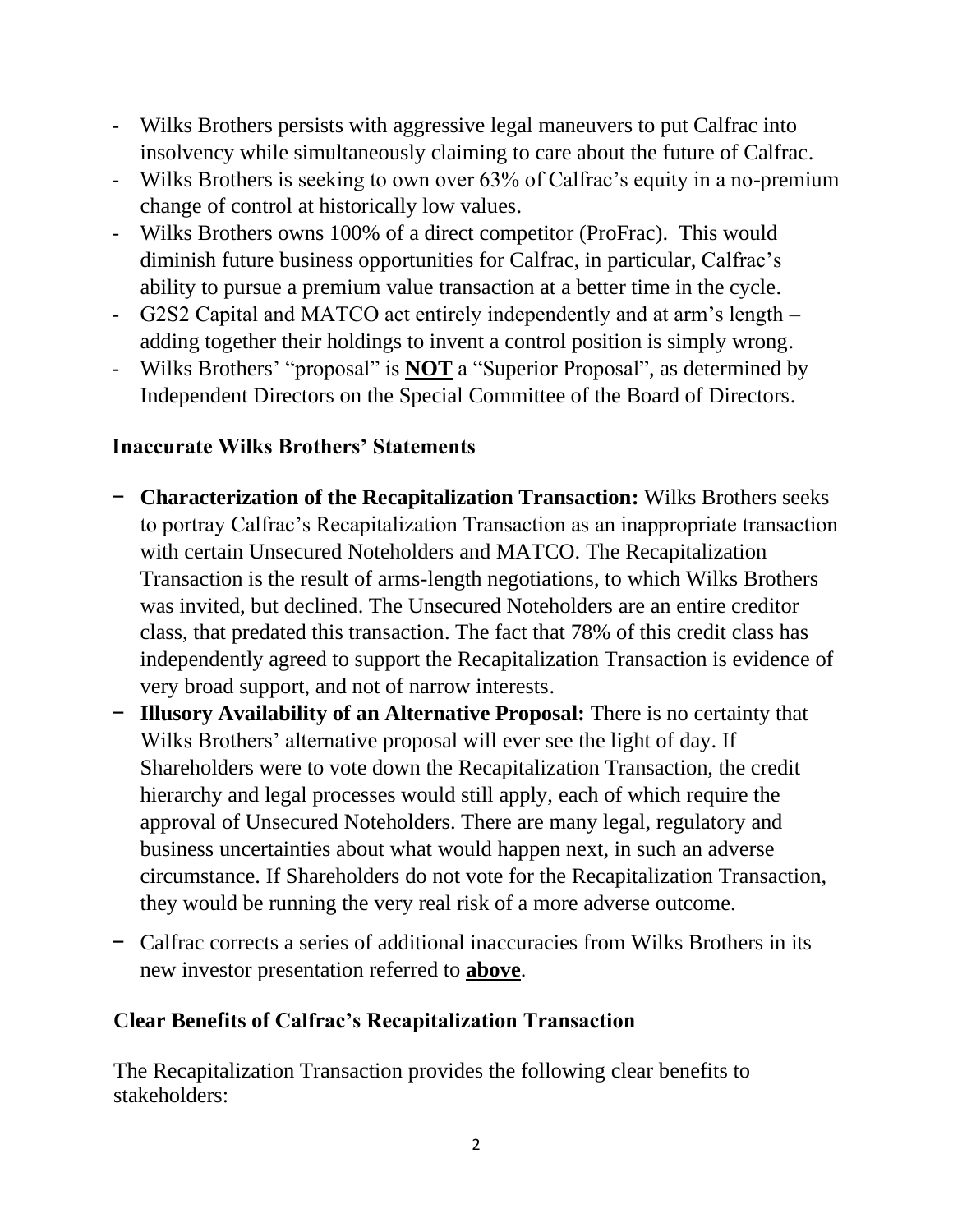- It is actionable and comprehensive. It materially lowers Calfrac's debt by \$571.8 million and annual interest expense by \$52.7 million. Liquidity improves through a new \$60 million 1.5 Lien Note issuance;
- Calfrac remains an independent company, free of competitor control. This preserves the ability to pursue future value-enhancing or change of control transactions in more advantageous market conditions; and
- Shareholders and Unsecured Noteholders retain the opportunity to participate in the economic benefit of Calfrac share ownership as business conditions improve.

The numerous positive aspects of the Recapitalization Transaction presented by Calfrac make the choice clear:

Shareholders and Unsecured Noteholders should **VOTE FOR** the Recapitalization Transaction only on the Company's Proxy/VIF. Do **NOT** vote on the Wilks Brothers Blue Proxy/VIF.

#### **Meeting and Voting Information**

The Meetings in respect of the Plan of Arrangement are scheduled to be held on September 17, 2020 in the McMurray Room at the Calgary Petroleum Club, 319 - 5th Avenue S.W., Calgary, Alberta. Pursuant to the Interim Order, the Unsecured Noteholders' Meeting is scheduled to begin at 1:00 p.m. (Calgary time), and the Shareholders' Meeting is scheduled to begin at 2:00 p.m. (Calgary time). The previously obtained Interim Order also authorized a new record date (the "**Record Date**") for purposes of voting at the Meetings, being 5:00 p.m. (Calgary time) on August 10, 2020.

#### **The deadline for Unsecured Noteholders and Shareholders to submit their proxies or voting instructions in order to vote on the Plan of Arrangement and other items to be considered at the applicable Meeting is 5:00 p.m. (Calgary time) on September 15, 2020.**

Unsecured Noteholders that wish to receive their pro rata share of the 6% Early Consent Consideration (as defined in the Information Circular) must submit to their intermediaries on or prior to 5:00 p.m. (Calgary time) on September 8, 2020, *or such earlier deadline as their intermediaries may advise,* the required documentation or information described in the Information Circular.